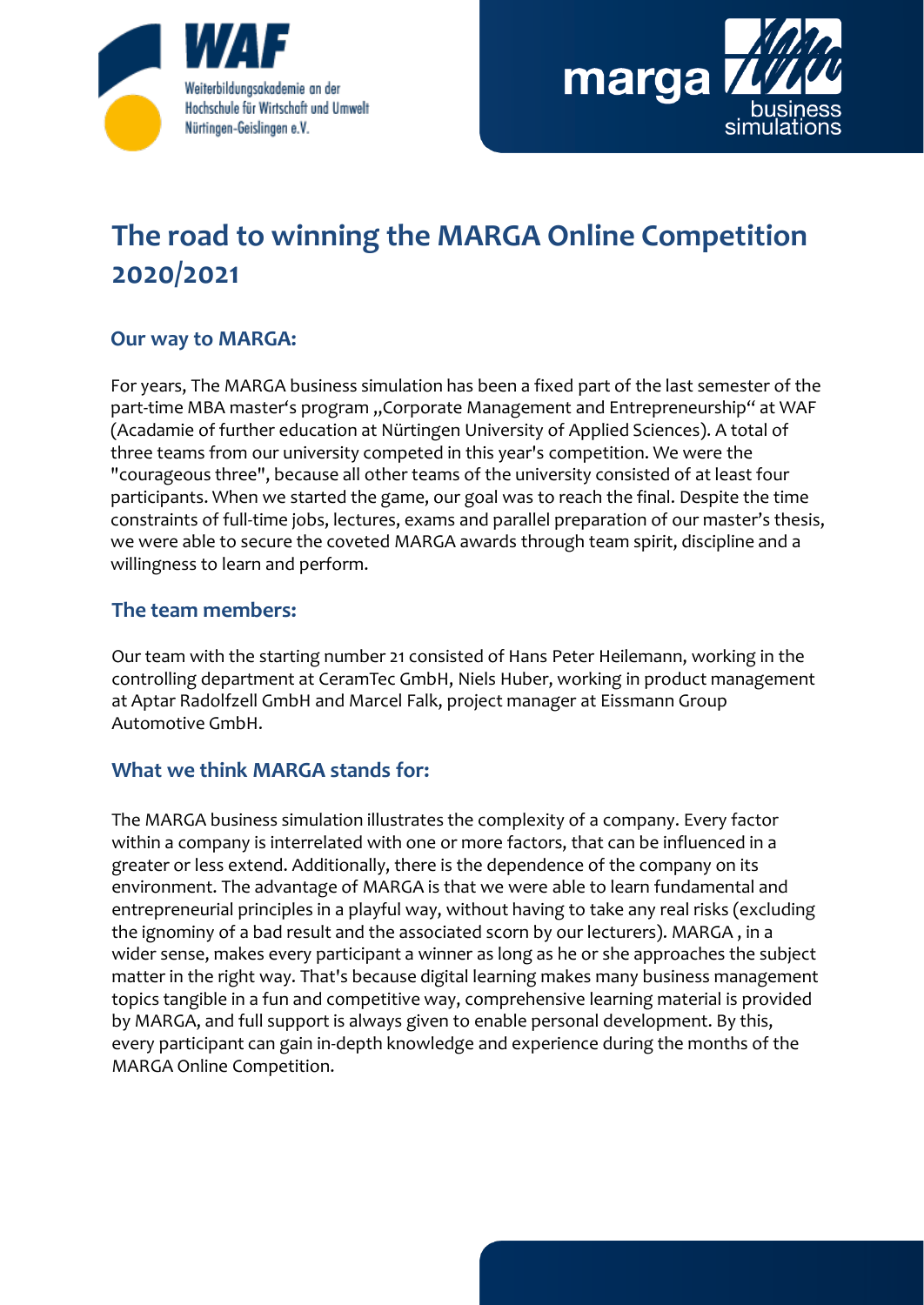



## **The procedure:**

It started with two test rounds, which, apart from a few functions had not yet been activated, ran in exactly the same way as the subsequent main round. This allowed us to familiarize ourselves with the system and gain first experiences. The main round consisted of five periods played over a period of about five months. The best four teams then moved on to the final round, that also consisted of five periods.

Due to public action on the Corona pandemic, it was almost impossible for us to hold real meetings in person. Partly we met in pairs within the given possibilities and added the third person via teams. Most of the meetings took place entirely through teams, but we were able to manage this surprisingly well. We enjoyed the MARGA business simulation very much. Despite the time invested, we never felt participation and planning was a duty. Rather, the simulation awakened our ambition to win. So, it went for granted that on the day the planned scenarios were submitted, we could hardly wait to see the results of the round and draw the right conclusions for the next submission.



**from left: Niels Huber, Hans Peter Heilemann and Marcel Falk**